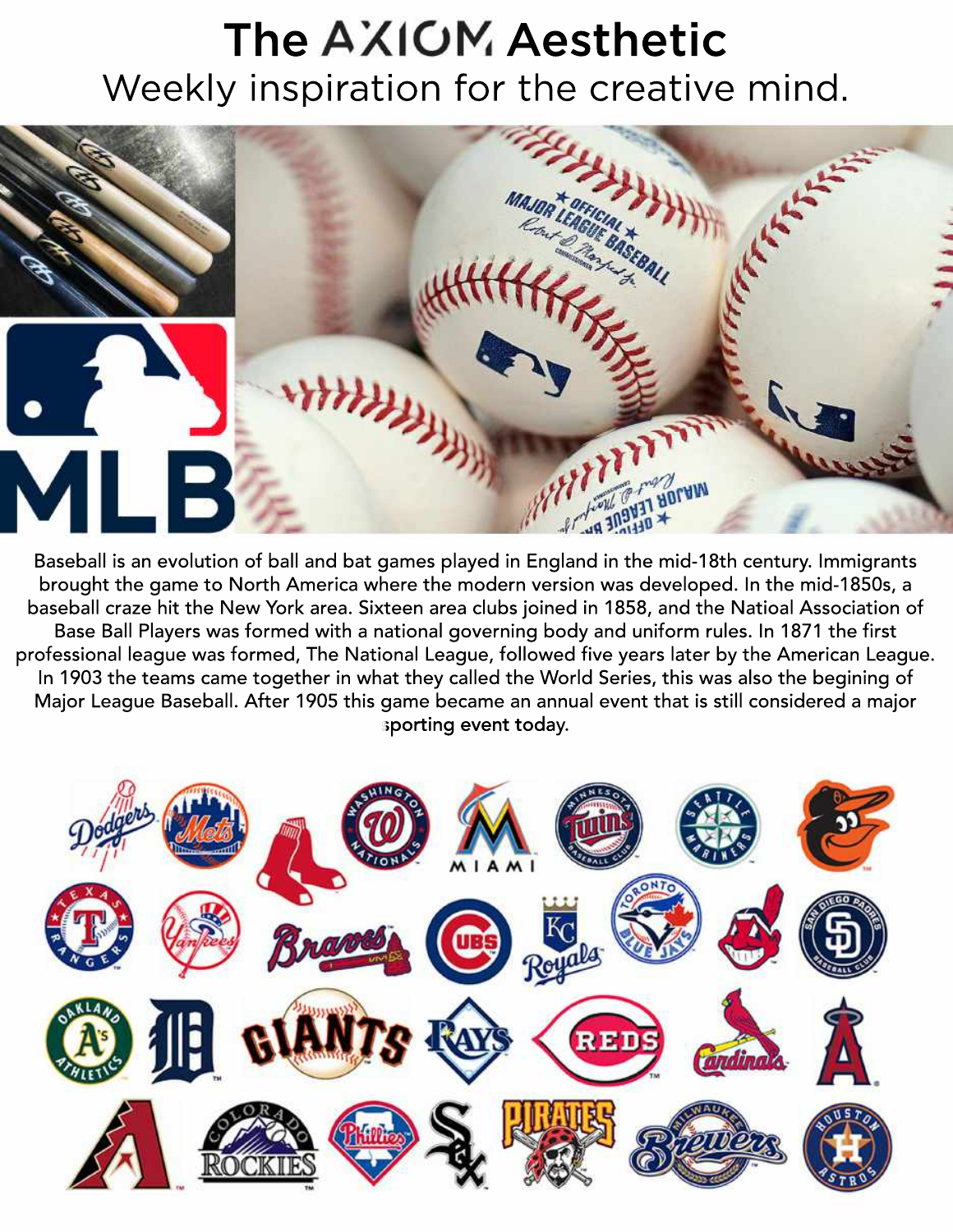

Heinz Kluetmeier *'PeteRose,1975'* Photographic Print  $16 \times 20$  inches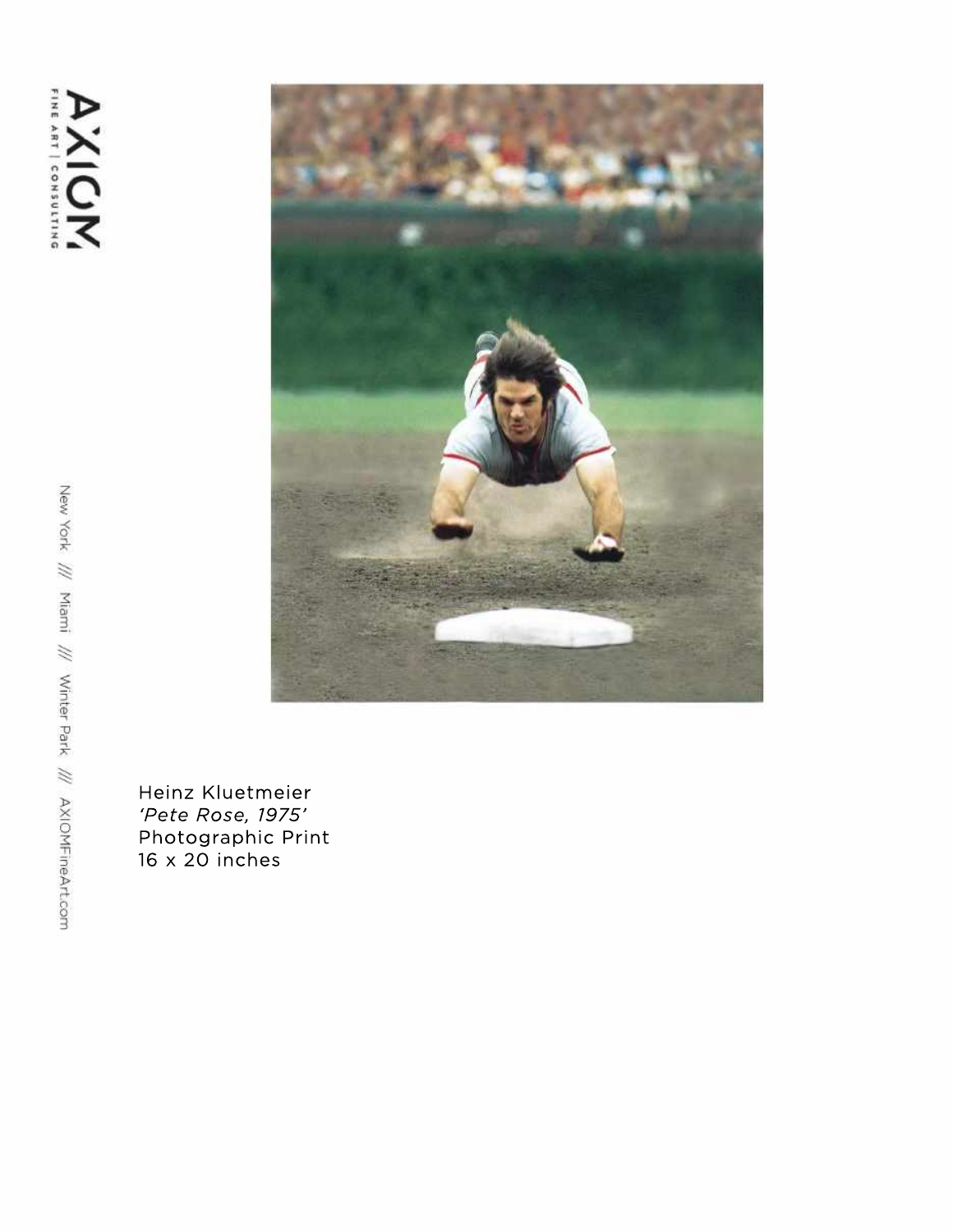

**CLAES OLDENBURG**  $\begin{array}{c} {\bf Massach} {\bf u} {\bf s} {\bf t} {\bf t} {\bf s} \text{ Institute of Technology, Cambridge}\\ {\bf Institute of Contemporary Art, Boston} \end{array}$ January 16-February 27, 1976

Claes Oldenburg 'Study for Standing Baseball Mitt and Ball, 1976' Offset Lithograph 24x37.5inches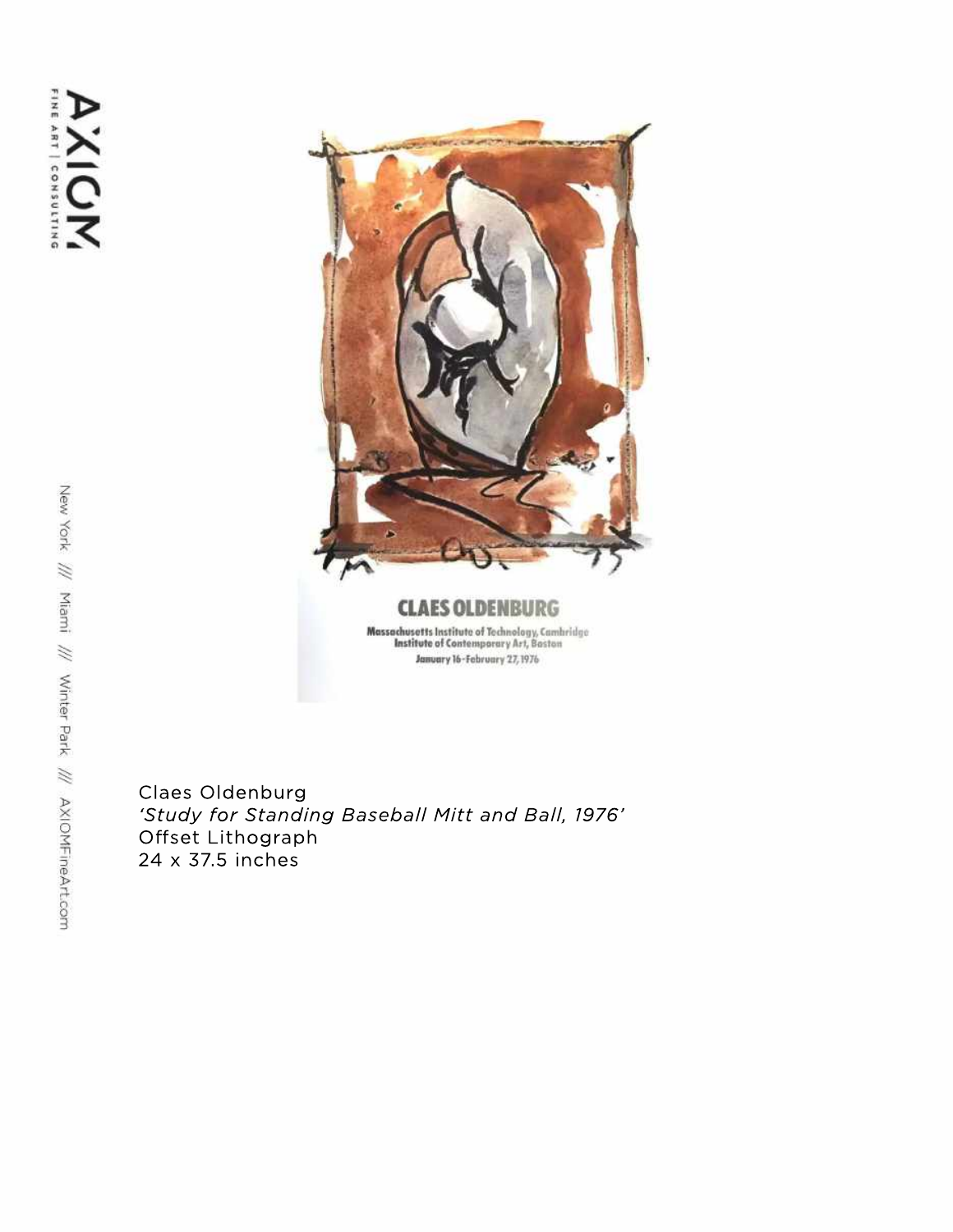AXIOM



Neil Leifer *'RobertoClementeInBattingCage1968'* Silver Gelatin Print 16x20inches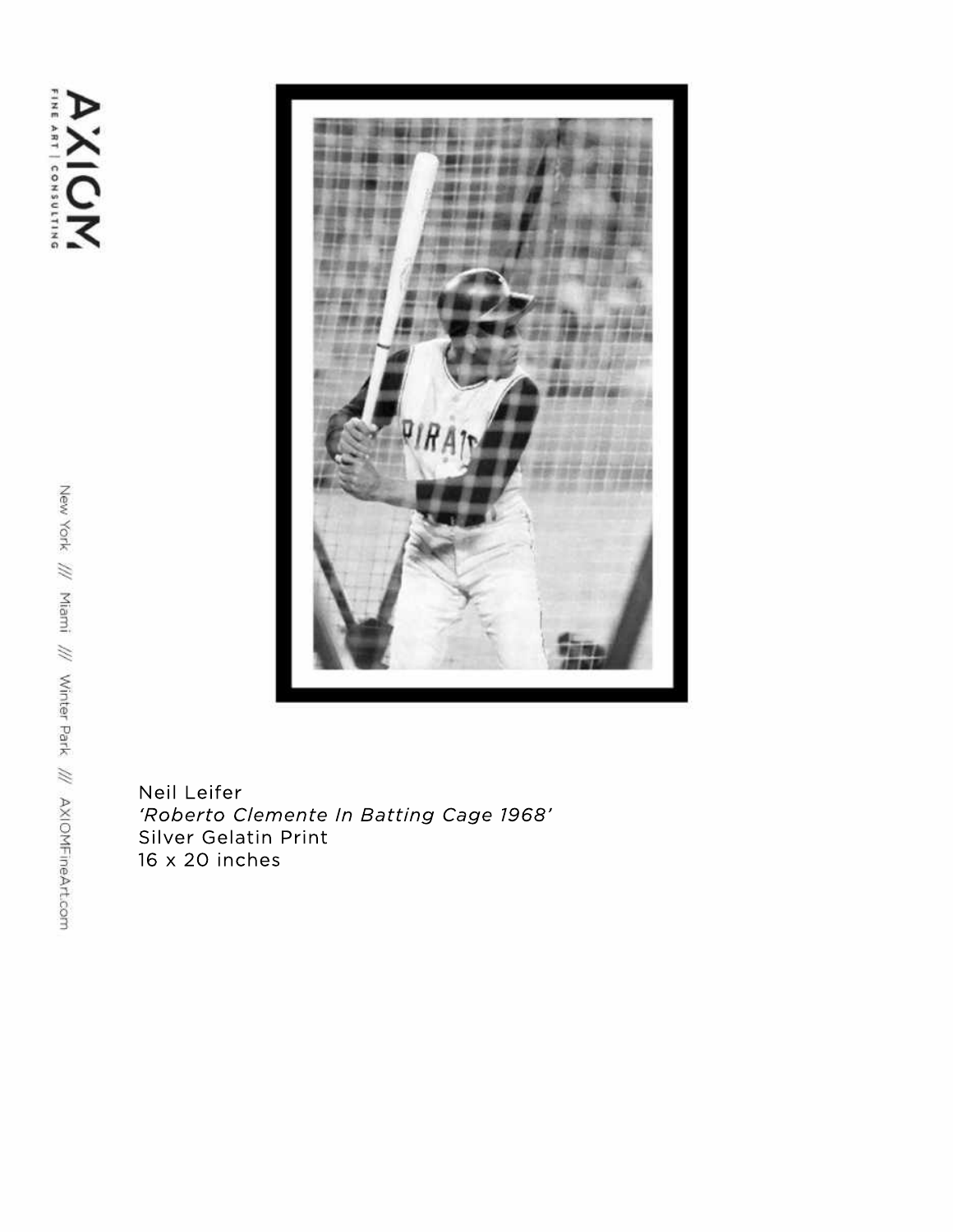

Daniel Arsham *'CrystalRelic001,2019'* Cast Resin 8x5x12.5inches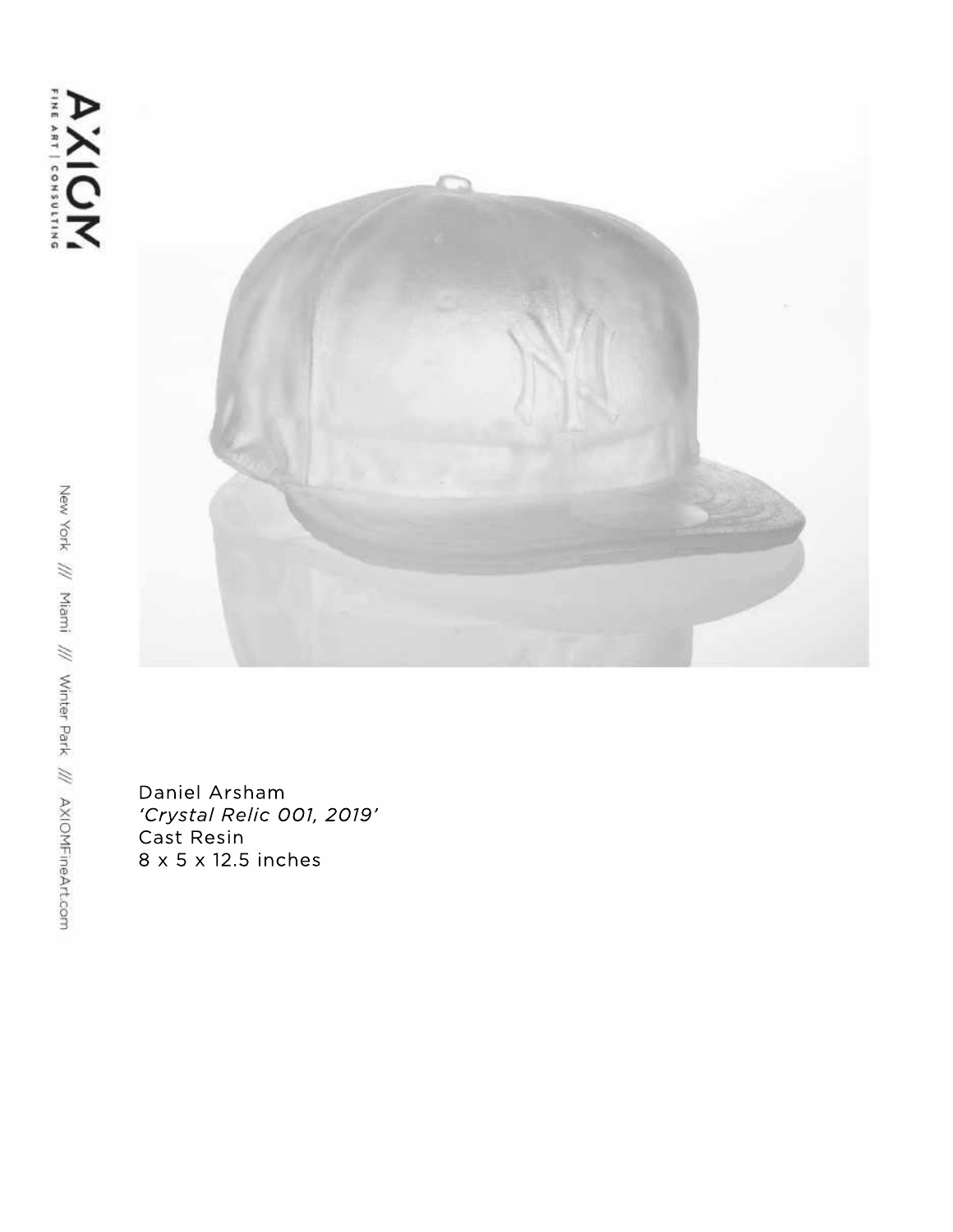

Zhang Wei Guang *'Baseball,OlympicGames,2008'* Original Lithograph  $27.6 \times 37$  inches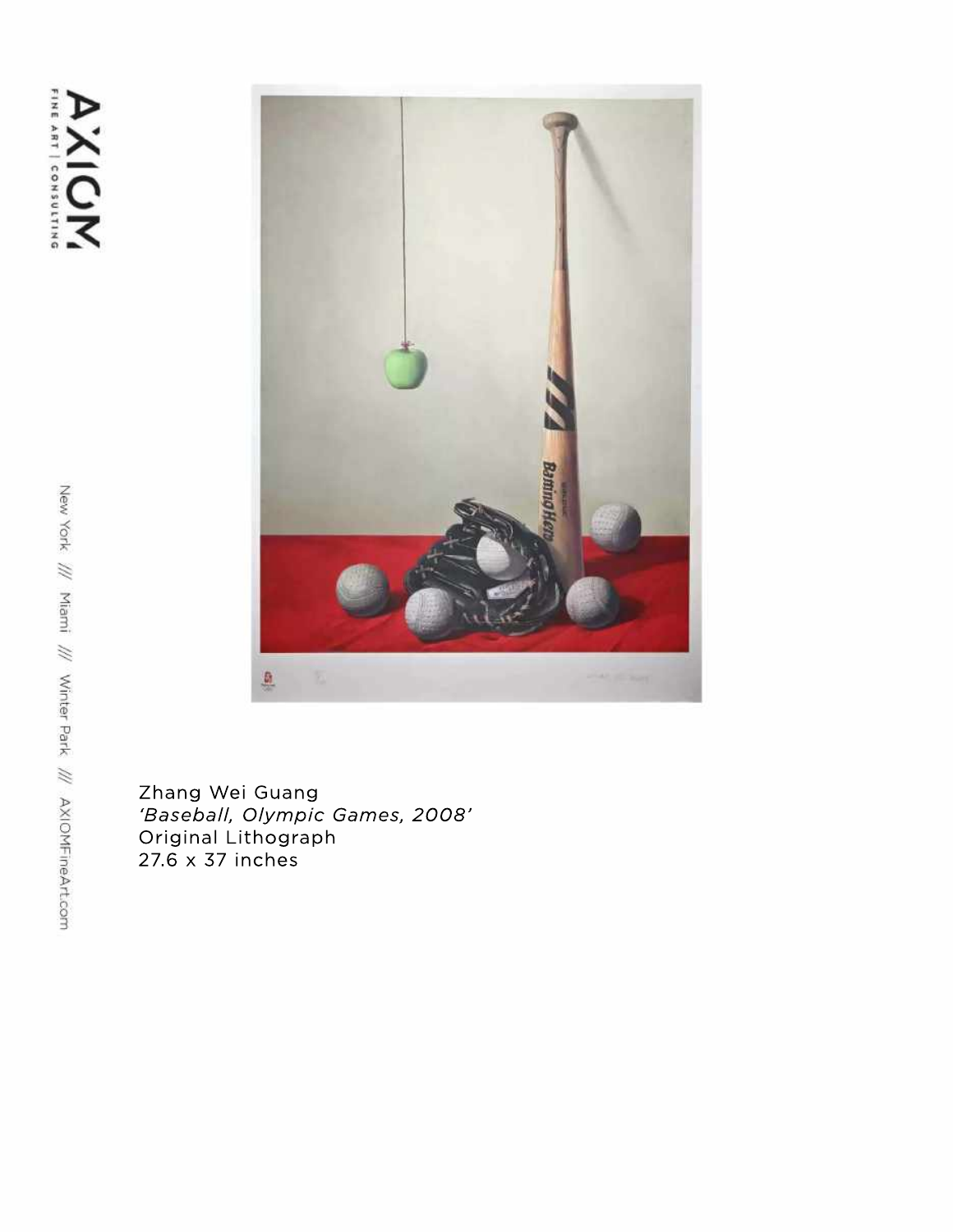

Jonas Wood 'Original Baseball Drawing' Original Monograph 11.4 x 12.3 inches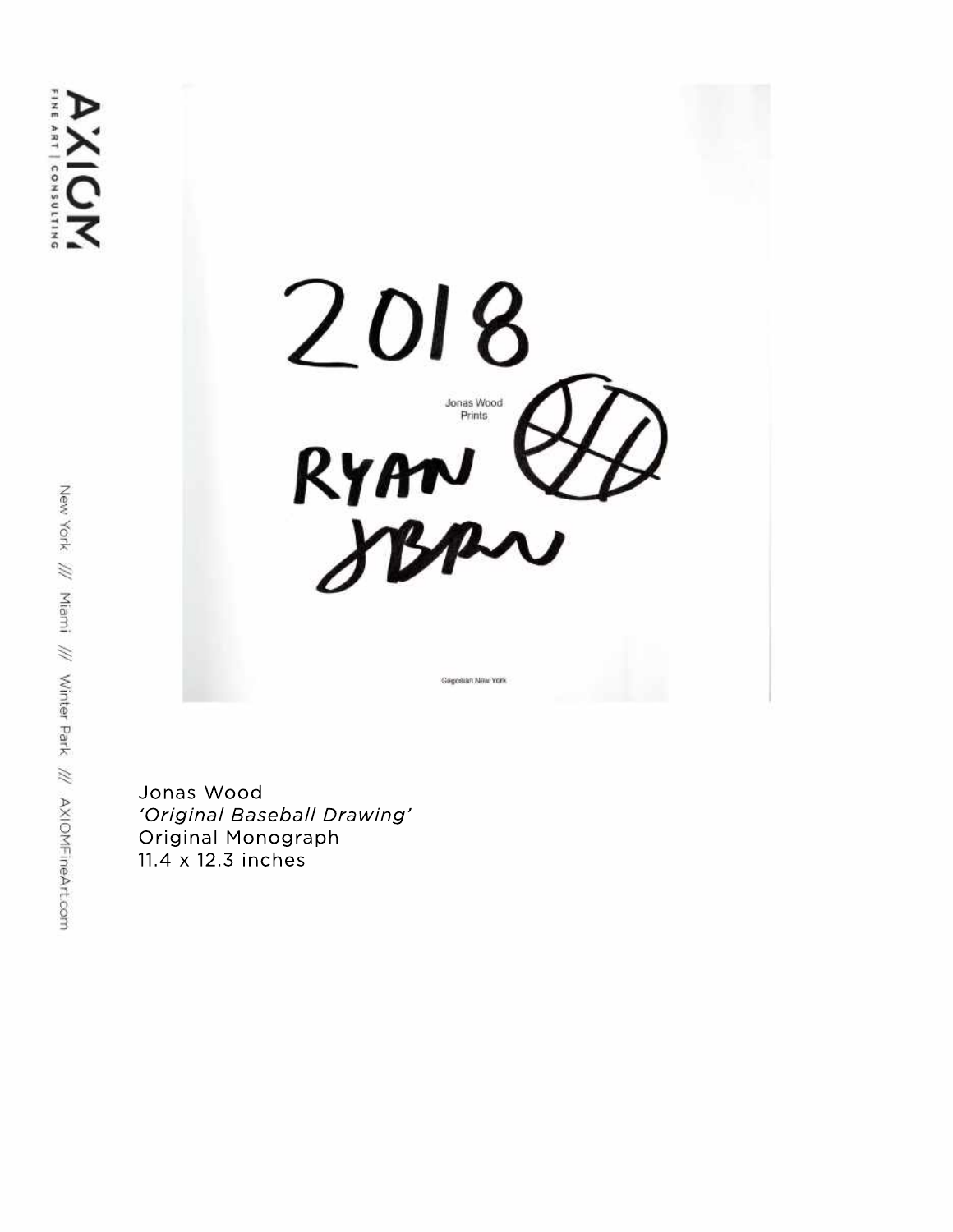

Neil Leifer *'CaseyStengelArgueswithUmpire,1960'* Silver Gelatin Print 16x20inches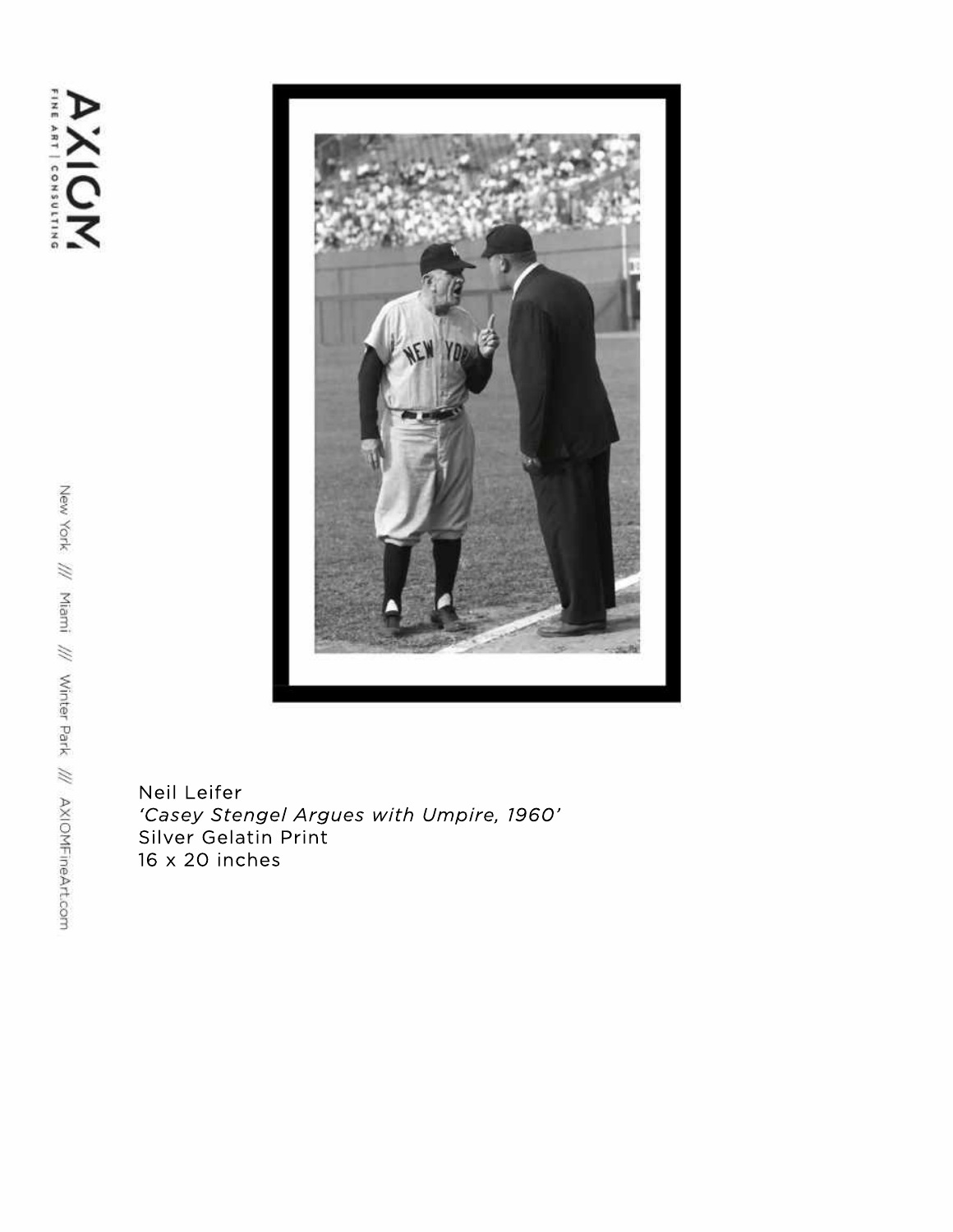

Andrew Kuo 'Days (Baseball Field)' Acrylic and Carbon Transfer on Wood  $12 \times 14$  inches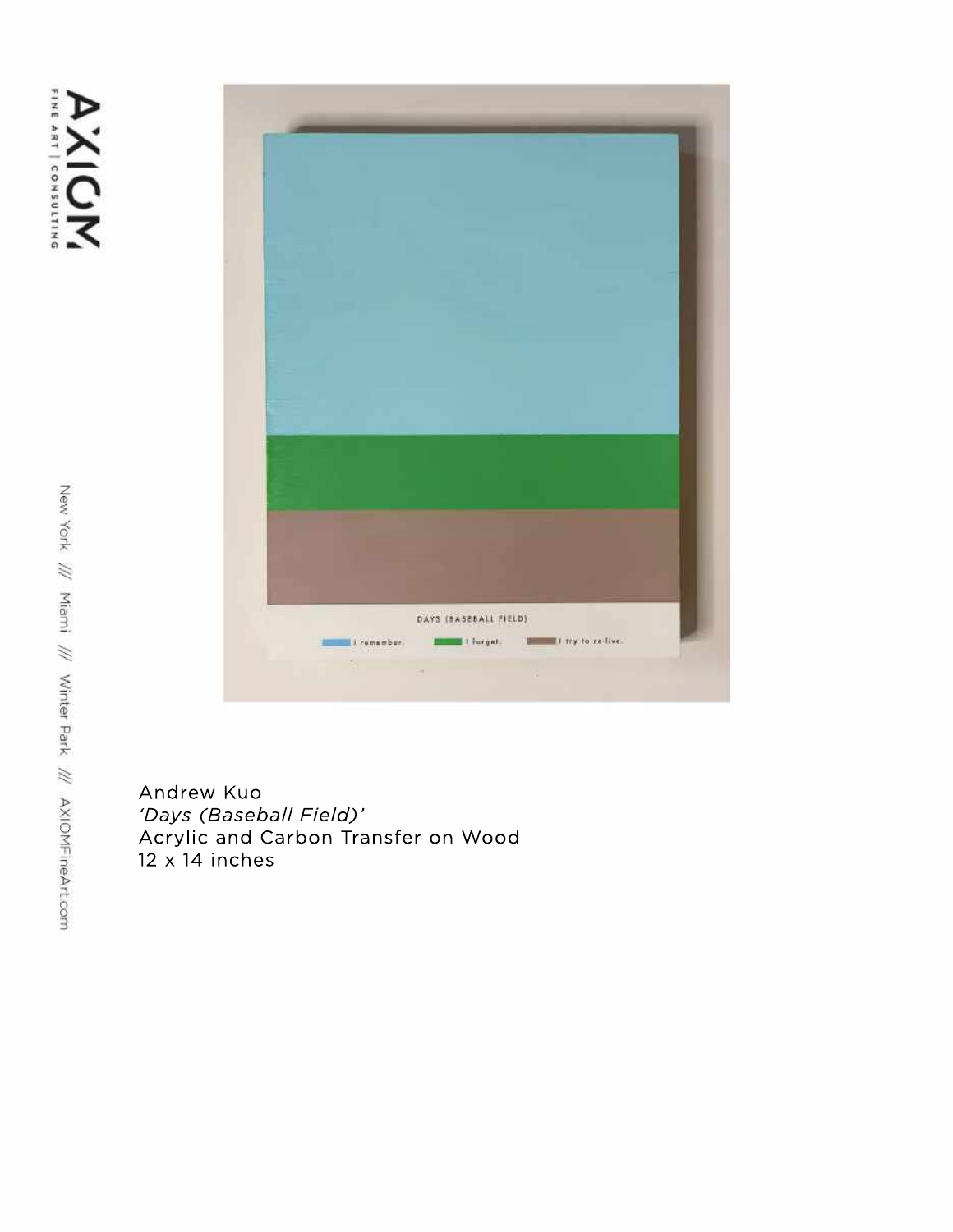## AXION



AXIOM Studio *"Nationals"* 2020 Acrylic on Canvas  $49 \times 62$  inches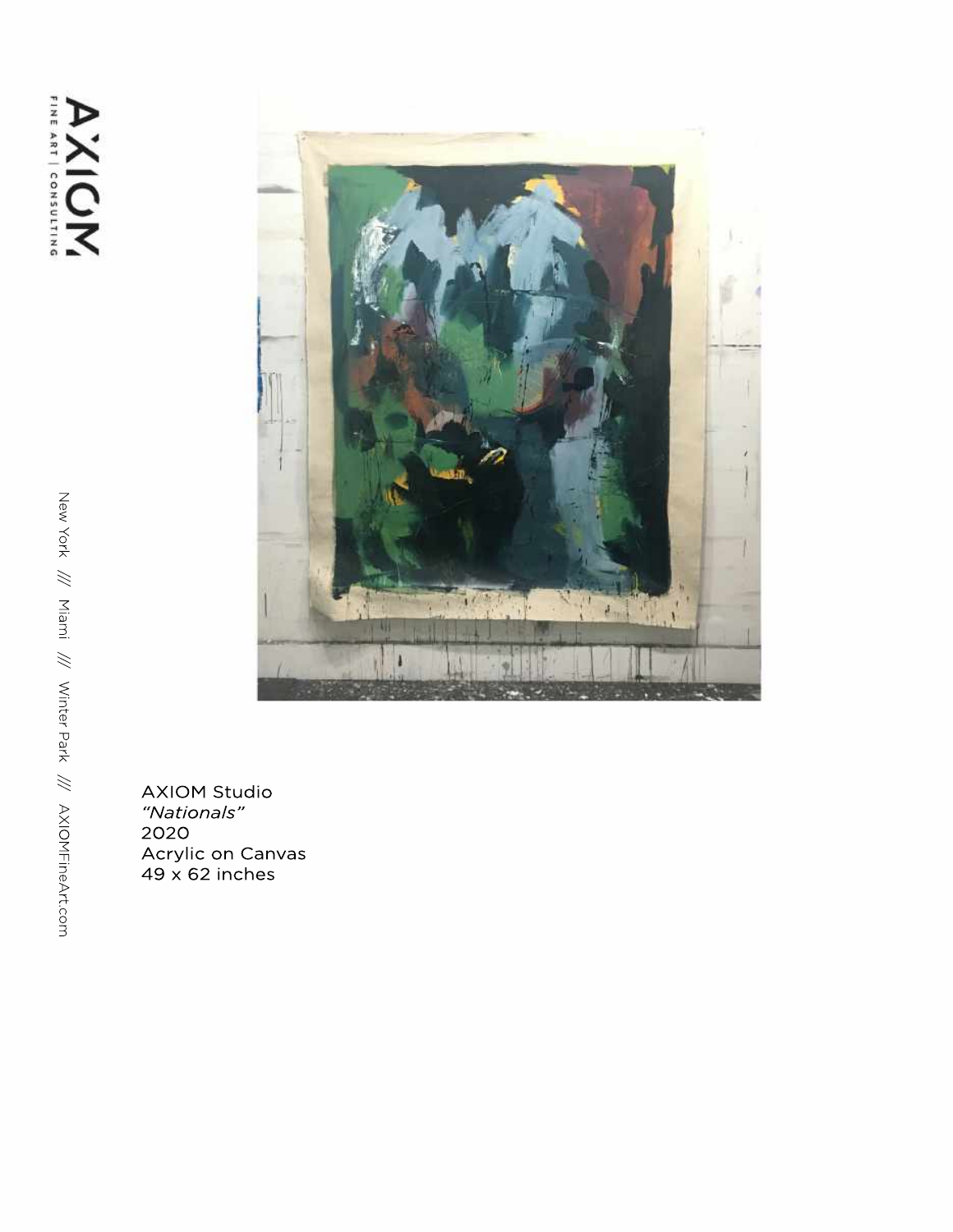

Andy Warhol 'Polaroid Photograph of Tom Seaver, 1977' Photograph 3.375x4.25inches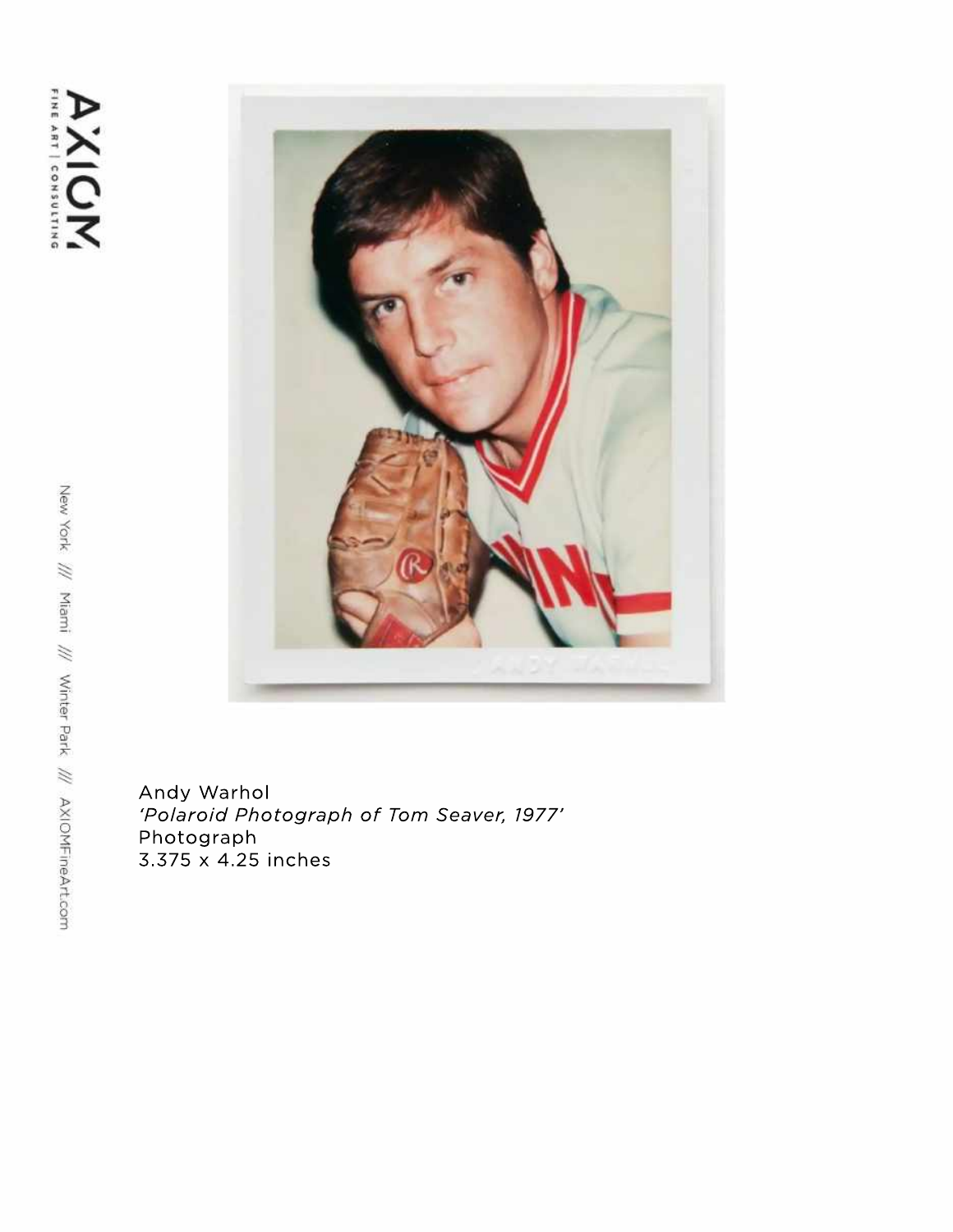

Tod Papageorge 'Baseball Dugout, From the Series American Sports, 1970' Gelitan Silver Print  $14 \times 11$  inches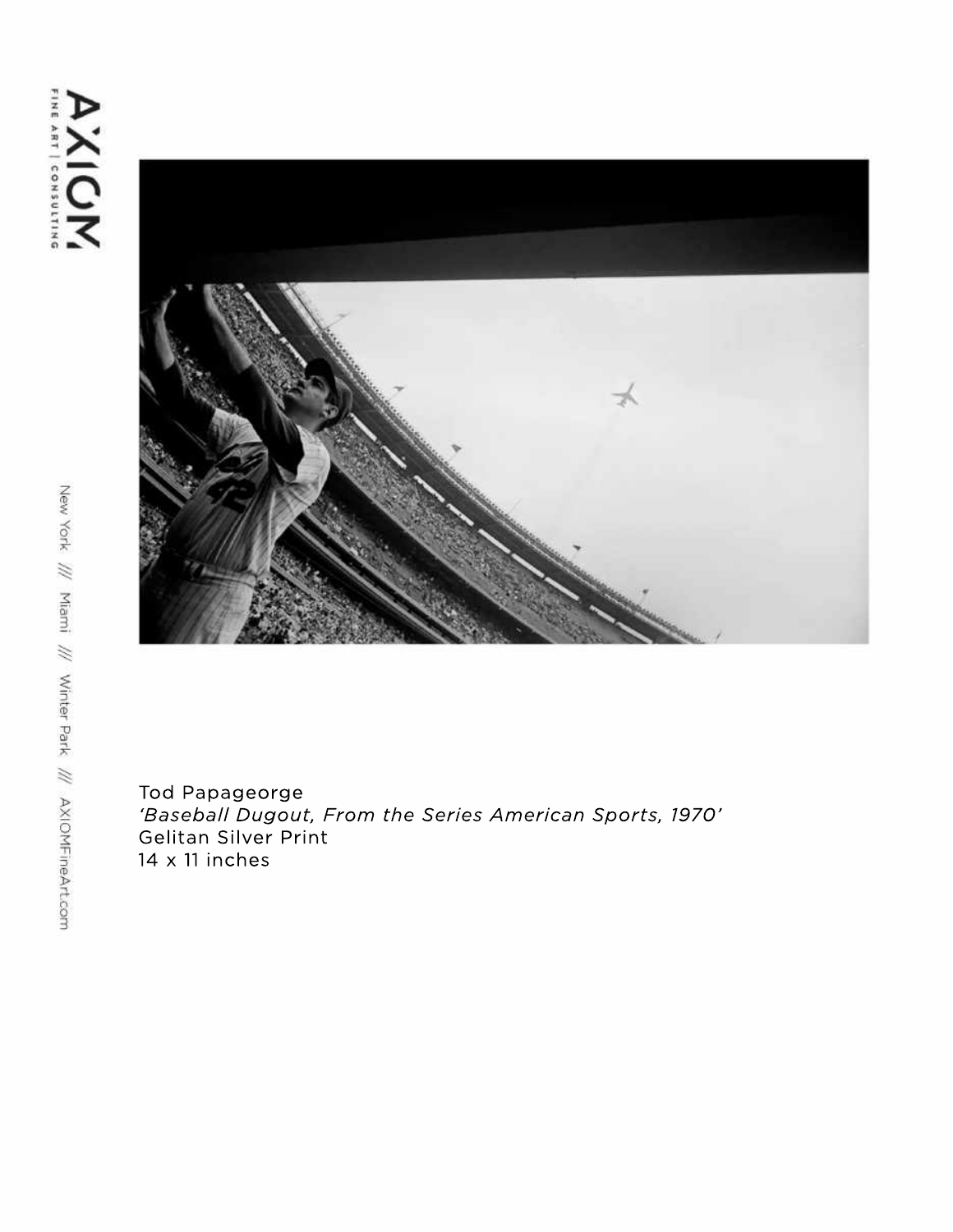

Emily Copeland 'Vintage Baseball Catcher's Mask, 2018' Charocal on Stonehenge Paper 22.25 x 25 inches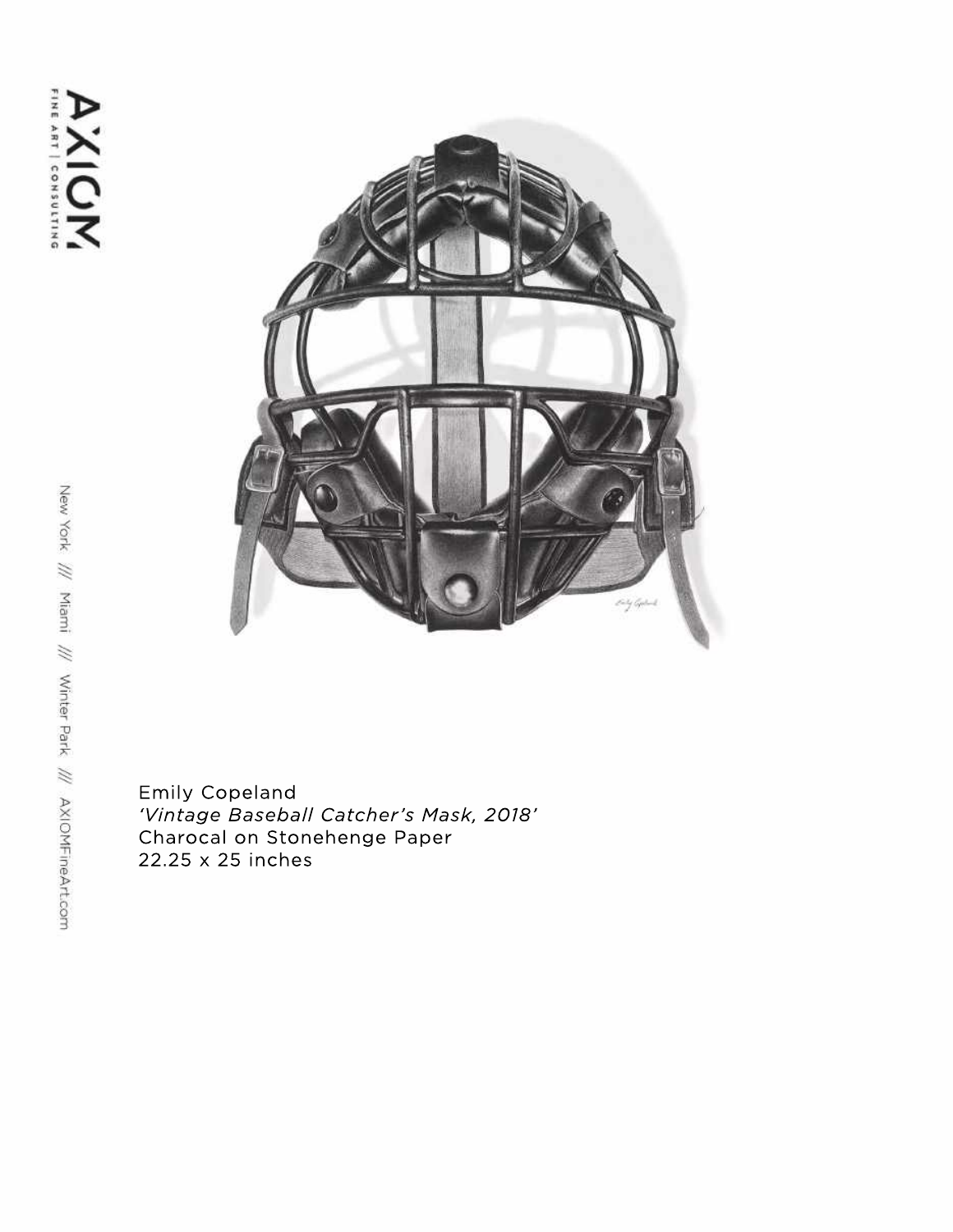

Michael Craig-Martin *'BaseballCap,2019'* Silkscreen 23.6x23.6inches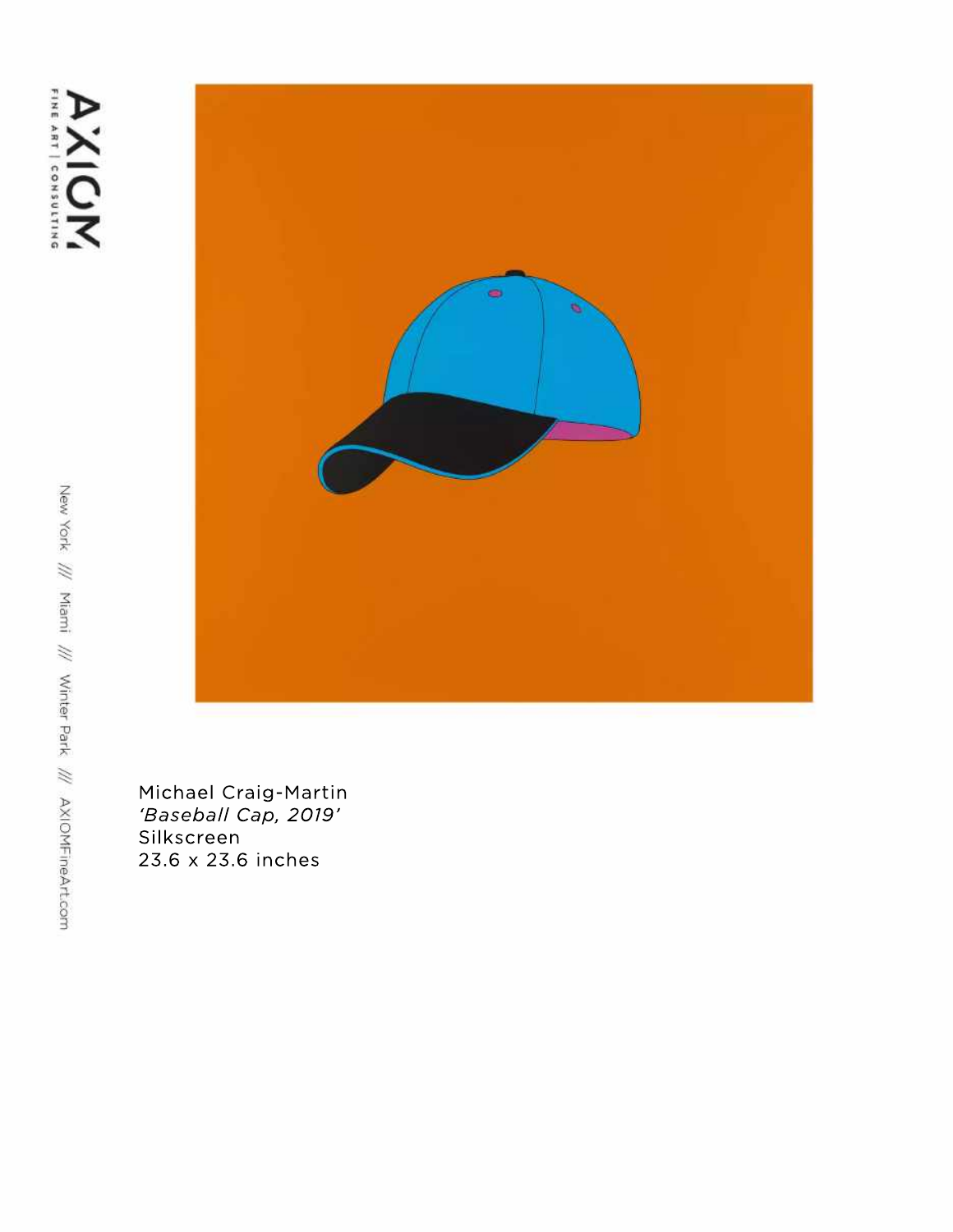

Philarthrop<br>'Baseball Bats Cartier' Aluminum Baseball Bats 27.6 x 3.1 x 3.1 inches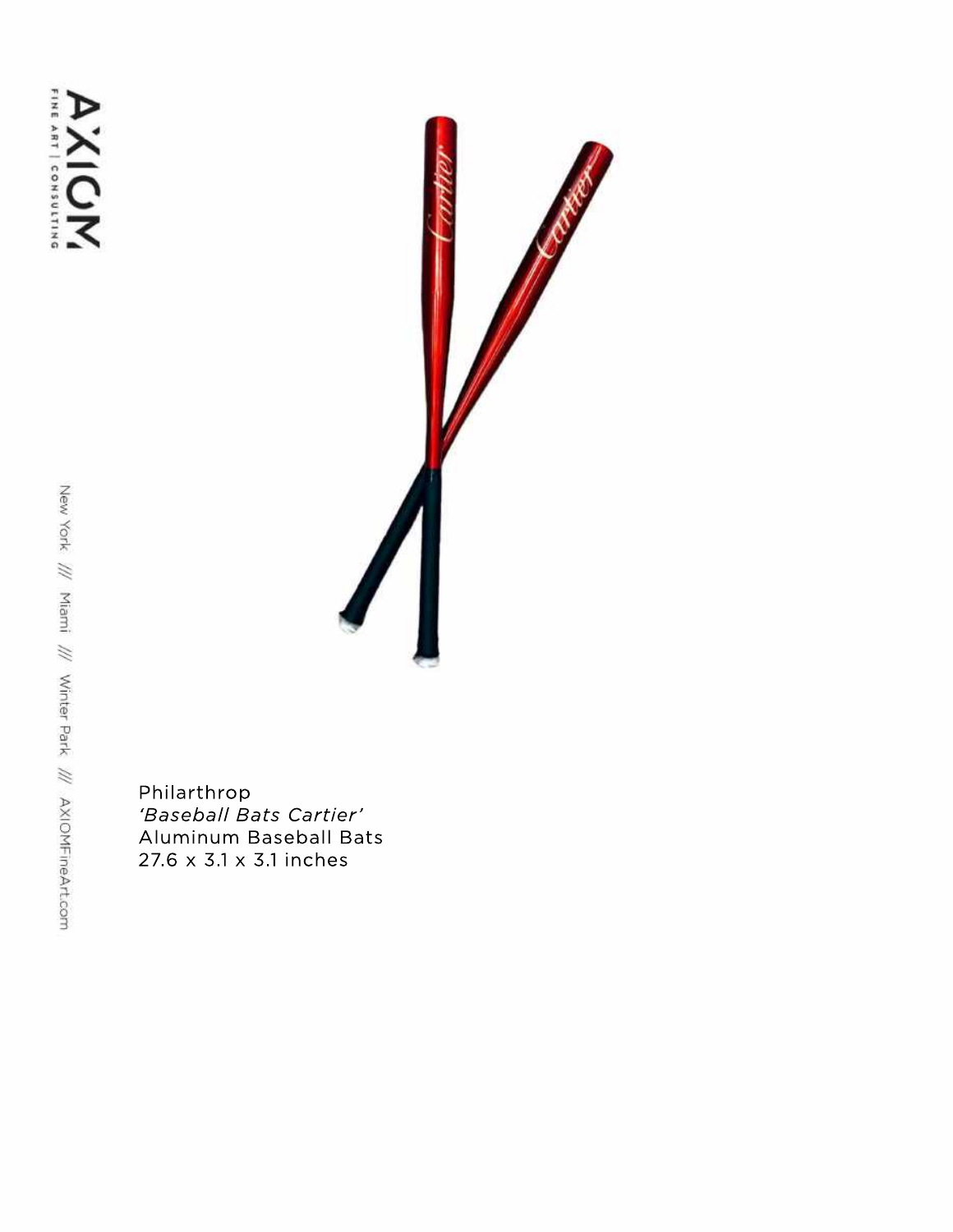## **AXIOM**



AXIOM Studio *"Tigers"* 2020 Acrylic on Canvas 51 x 61 inches